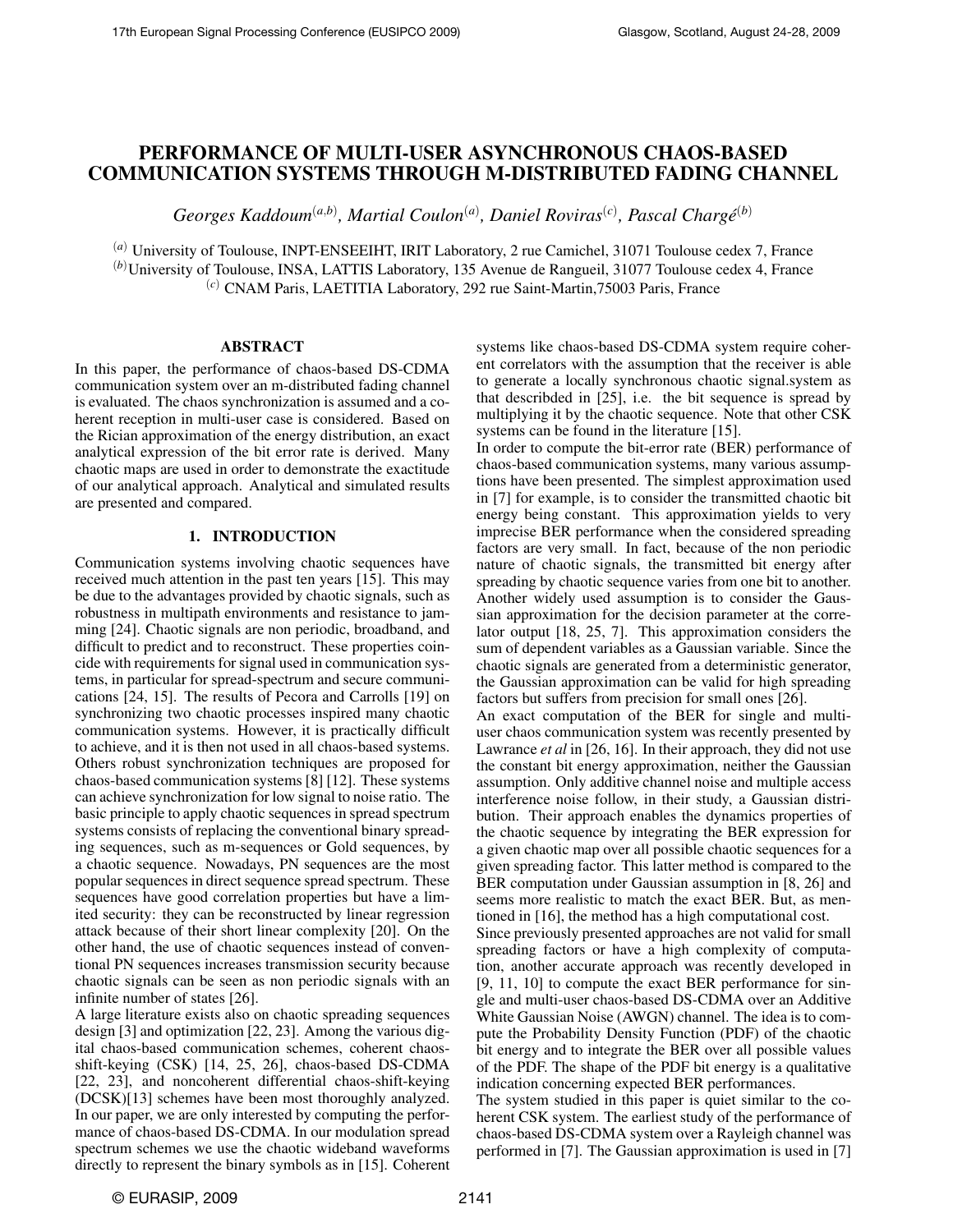in order to give the empirical BER curves, and the BER performances of the studied systems are computed by numerical simulations. Our motivation in this paper is to give an exact analytical BER expression without neglecting the dynamical properties of chaotic sequences.

The channel used in this paper is an m-distributed fading channel (e.g. Rice and Rayleigh channels). The analog chaotic wideband waveforms are used directly to spread the binary symbols. Based on previous works on the robust synchronization of chaos-based communication systems [8] [12], we assume that the perfect synchronization is achieved. Further, the approach adopted here may be valid for many others chaotic communication systems.

Section 2 presents the transmitter structure and the channel model. In section 3, the demodulation process is defined, and the theoretical BER is provided, and section 4 is dedicated to simulation results.

### 2. CHAOS BASED DS-CDMA SYSTEM

The multi-user chaos-based DS-CDMA system is represented in figure 1.



Figure 1: Simplified baseband equivalent of chaos-based DS-CDMA system with a m-distributed fading channel.

### 2.1 Transmitter structure

The studied system is a chaos-based DS-CDMA system with *M* asynchronous users. The data information symbols of user  $m$  ( $s_i^{(m)} = \pm 1$ ) with period  $T_s$  are generated by independent sources. Symbols of user *m* are spread by a chaotic sequence  $x<sup>(m)</sup>(t)$ . The chaotic sequences of all users are generated using the same chaotic generator  $f(.)$  with different initial conditions. A new chaotic sample (or chip) is generated every time interval equal to  $T_c$  ( $x_k^{(m)} = x^{(m)}(kT_c)$ ) from

$$
x_{k+1}^{(m)} = f(x_k^{(m)})
$$
 (1)

The chaotic sequences generated from *f*(.) have a common mean  $\mu$  and a common variance. It is always possible to move the map to achieve  $\mu = 0$  without changing the dynamical properties of the map. The mean of all sequences is then assumed egal to zero ( $\mu = 0$ ) in this paper. The transmitted signal of user *m* at the output of the transmitter is:

$$
u^{(m)}(t) = \sum_{i=0}^{\infty} \sum_{k=0}^{\beta-1} s_i^{(m)} x_{i\beta+k}^{(m)} g(t - (i\beta + k)T_c)
$$
 (2)

where  $g(t)$  is the pulse shaping filter (in this paper we have chosen a rectangular pulse of unit amplitude on [0,  $T_c$ ]),  $\beta$  is the spreading factor, which is equal to the number of chaotic samples in a symbol duration ( $\beta = T_s/T_c$ ).

# 2.2 Chaotic maps

In order to generalize our approach, four chaotic maps have been chosen. These maps are widely used in chaos-based communication systems [7, 15, 9]. They have different statistical properties, which allows us to consider a large family of chaotic maps. The first map is the Chebyshev polynomial function of order 2 (CPF); the second one is the Cubic map; the third one is the Henon map, and the last one is a piecewise ´ linear map (PWL). They are given by:

1- CPF map: 
$$
x_{k+1} = 1 - 2x_k^2
$$

2- Cubic map: 
$$
x_{k+1} = 4x_k^3 - 3x_k
$$

3- Hénon map: 
$$
\begin{cases} x_{k+1} = 1 + y_k - 1.4x_k^2 \\ y_{k+1} = 0.3x_k \end{cases}
$$
  
4- PWL map: 
$$
\begin{cases} z_k = L|x_k| + \phi \mod 1 \\ x_{k+1} = sign(x_k)(2z_k - 1) \end{cases}
$$

The PWL map depends on parameters  $L$  and  $\phi$ .  $L$  is a positive integer and  $\phi$  ( $0 < \phi < 1$ ) is a real number. Throughout the paper, the PWL parameters are fixed as follows:  $L = 3$ ,  $\phi = 0.1$  [2].

#### 2.3 Channel model

Figure 1 shows the bloc diagram of the channel model.  $\tau^{(m)}$ is the time delay of user *m* (these delays are different, so that the users are asynchronous), and  $\lambda^{(1)}$ ...  $\lambda^{(M)}$  are independant random variables of the form:

$$
\lambda^{(m)} = \sqrt{2K^{(m)}} + a^{(m)} + jb^{(m)}
$$
 (3)

where  $K^{(m)}$  is the channel gain and  $a^{(m)}$ ,  $b^{(m)}$  are two independent Gaussian random variables with zero mean and variances equals to 1. The channel distribution depends on the value of  $K^{(m)}$ . For low gain, the channel can be seen as a Rayleigh channel, but when  $K^{(m)}$  is high the channel follows the Rice distribution. The channels of all users are independent. An additive complex circular white Gaussian noise  $w(t)$  is added at the output of the channels, with a two-side power spectral density equal to *N*<sub>0</sub>. The multi-user received signal is finally given by :

$$
r(t) = \sum_{n=1}^{M} \sum_{i=0}^{\infty} \sum_{k=0}^{\beta-1} \lambda^{(n)} s_i^{(n)} x_{i\beta+k}^{(n)} g(t - (i\beta + k)T_c - \tau^{(n)}) + w(t).
$$
\n(4)

# 3.1 Demodulation Process

At the receiver, the first step of the detection for the bit *i* of user *m* consists of passing the received signal  $r(t)$ through the filter matched to  $g(t)$  in the interval  $[(i\beta + k)T_c +$  $\tau^{(m)}$ ;  $(i\beta + k + 1)T_c + \tau^{(m)}$ ], assuming perfect synchronization (i.e. knowledge of the delay  $\tau^{(m)}$  for user *m* only), for all  $k = 0, \ldots, \beta - 1$ , yielding to variables

$$
\rho_{(i,m)}^k \triangleq \int_{(i\beta+k)T_c+\tau^{(m)}}^{(i\beta+k+1)T_c+\tau^{(m)}} r(t)g\left(t - (i\beta+k)T_c - \tau^{(m)}\right)dt
$$
\n(5)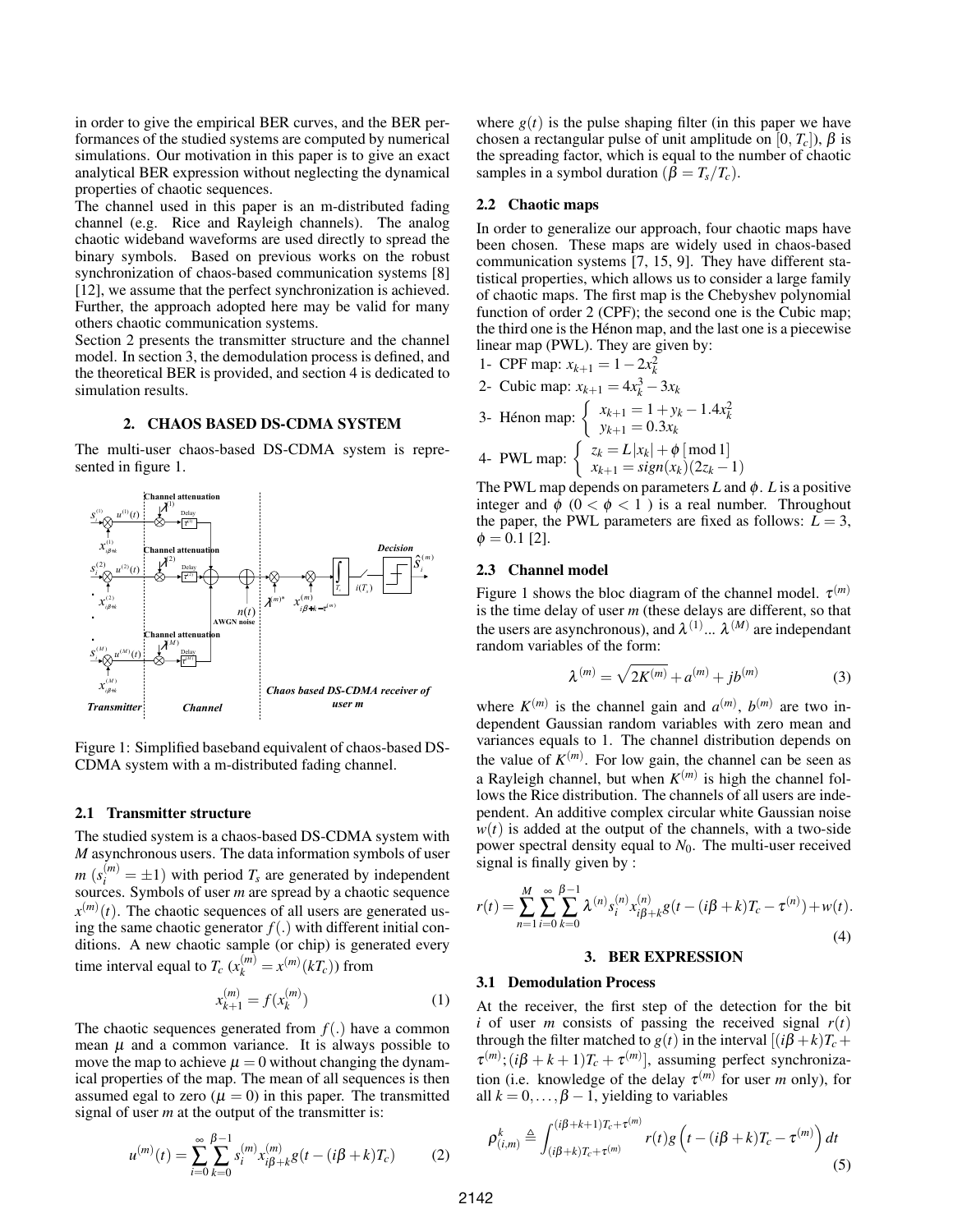After channel compensation (which assumes that the channel gain for user *m* is known), the decision variable is defined as

$$
D_i^{(m)} \triangleq \text{real}\left(\left(\lambda^{(m)}\right)^* \sum_{k=0}^{\beta-1} \rho_{(i,m)}^k x_{i\beta+k}^{(m)}\right) \tag{6}
$$

and the symbol estimation is defined as

$$
\widehat{s}_i^{(m)} = \text{sign}\left(D_i^{(m)}\right) \tag{7}
$$

Note that other multi-user detectors have been proposed in [5] for DCSK systems, where the corresponding performances are also provided. It can then be shown that  $D_i^{(m)}$ *i* can be expressed as

$$
D_i^{(m)} = |\lambda^{(m)}|^2 s_i^{(m)} E_{bc}^{(i,m)} + \sum_{n \neq m} \text{MUI}_m(n) + n_{m,i} \qquad (8)
$$

where  $E_{bc}^{(i,m)} \triangleq T_c \sum_{k=0}^{\beta-1} \left( x_{i\beta+1}^{(m)} \right)$  $\binom{m}{i\beta+k}^2$  is the chaotic energy corresponding to the  $i^{th}$  symbol interval,  $MUI_m(n)$  denotes the interference of user *n* on user *m*, and  $n_{m,i}$  is a zero-mean Gaussian variable representing the noise term.

## 3.2 BER expression of chaos based DS-CDMA system

Due to the non periodic nature of chaotic sequence, the energy  $E_{bc}^{(i,m)}$  is not constant for all transmitted bits. From the central limit theorem, one can assume that the sum of the multi-user interference (MUI) terms in (8) is normally distributed. Moreover, under mild conditions, the variance of the MUI-plus-noise term can be expressed as  $\frac{1}{2}|\lambda^{(m)}|^2 E_{bc}^{(i,m)} \psi^{(i,m)}$ , where  $\psi^{(i,m)}$  depends on the (low) correlations between user *m* and the other users, on the gains  $\lambda^{(n)}$ , on the delays  $\tau^{(n)}$ , and on *N*<sub>0</sub>. The actual expression of  $\psi^{(i,m)}$  is not given here for brevity. According to the fact that the symbols are equally distributed on the set  $\{-1,+1\}$ , it comes from (7) and (8) that the detection probability of symbol *i* (with energy  $E_{bc}^{(i,m)}$ ) for a given gain  $\lambda^{(m)}$  and for given energie  $E_{bc}^{(i,m)}$  is given by:

$$
P_{er}^{(i,m)} = Q\left(\frac{|\lambda^{(m)}|^{2} E_{bc}^{(i,m)}}{\sqrt{\frac{1}{2} |\lambda^{(m)}|^{2} E_{bc}^{(i,m)} \psi^{(i,m)}}}\right) \tag{9}
$$

The mean BER of the system is obtained by integrating (9) over all possible values of the bit energy and channel gain (using the notation  $\lambda = |\lambda|$ ):

$$
\text{BER}^{(i,m)} = \int_0^\infty \int_0^\infty Q\left(\sqrt{\frac{2\widetilde{\lambda}^2 E_{bc}}{\psi^{(i,m)}}}\right) p(E_{bc}) p(\widetilde{\lambda}) dE_{bc} d\widetilde{\lambda}
$$

One can also expressed the mean BER as

$$
\text{BER}^{(i,m)} = \int_0^\infty Q\left(\sqrt{\frac{2V^2}{\psi^{(i,m)}}}\right) p(V) \, dV, \text{ with } V = \tilde{\lambda} \sqrt{E_{bc}} \tag{10}
$$

The computation of (10) requires the knowledge of the pdf of *V*. Now, eq. (10) is similar to the BER obtained in the framework of mobile radio channels. Indeed, the BER expression for a BPSK transmission over a radio channel with gain  $\rho$  and with bit energy-to-noise ratio  $E_b/N_0$  is:

$$
BER_{\text{Radio channel}} = \int_0^\infty Q\left(\sqrt{\frac{2\rho^2 E_b}{N_0}}\right) p(\rho) d\rho \qquad (11)
$$

Closed form expressions are available for (11) in the case of channels following Rayleigh [4], Nakagami [6] or Rice distributions [17] . Expression (10) has the same form as (11) and all previous results on (11) can be used for getting an analytical form of integral (10).



Figure 2: Examples of PDFs of variable *V* for different chaotic maps (Hénon, CPF, PWL, Cubic), and corresponding approximated Rice PDFs.

#### 4. BER COMPUTATION

In order to compute analytically the integral in (10), one needs an expression of the pdf of  $V = \lambda \sqrt{E_{bc}}$ . Now, the actual pdf is not standard, since it depends on the particular distribution of the energy  $E_{bc}^{(i,m)}$ . One proposes then to approximate this distribution by one of the three distributions (Rayleigh, Rice, and Nakagami) which allows us to obtain a closed-form expression from (10) and (11). For many different examples of system parameters (in particular, for different chaotic sequences), these three theoretical densities have been considered to approximate the density of *V*. The parameters of these distributions have been chosen in order to best fit the actual distribution. From these different examples, it always appeared that the Rice distribution gives the best approximation. Therefore, one focused on this distribution. Figure 2 gives some examples of the distribution of *V* with gain  $K = 0$ dB of the Hénon (with  $\beta = 10$ ), CPF ( $\beta = 20$ ), PWL ( $\beta$  = 30), Cubic ( $\beta$  = 40) chaotic sequences, along with the corresponding approximated Rice densities. The histogram of each sequence is obtained from  $10^6$  samples. The procedure to derive the Rice parameters is describded below.

#### 4.1 Derivation of the Rice distribution parameters

Let *R* be a random variable distributed according to a Rice distribution. The general Rice pdf is a function defined for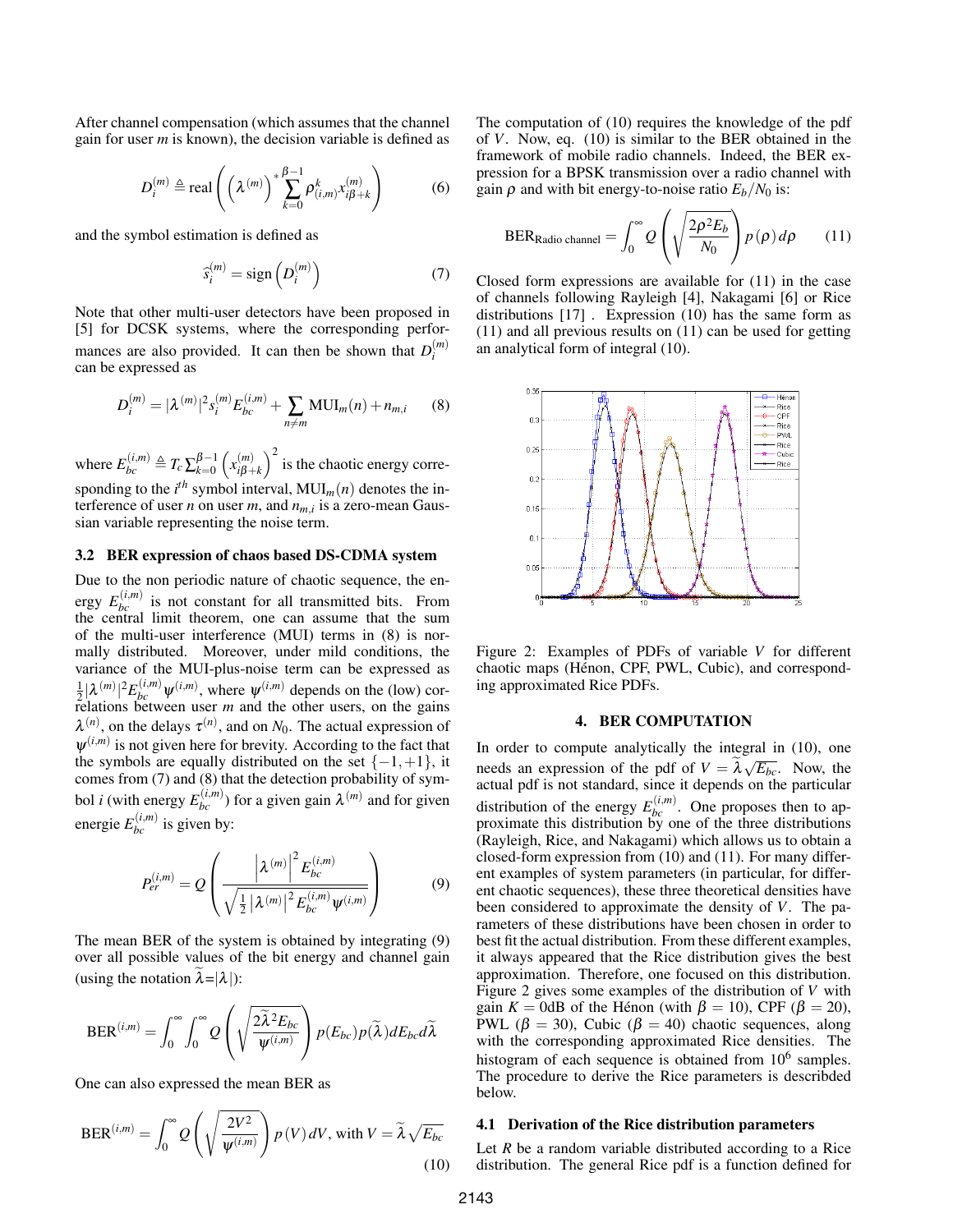positive real numbers by:

$$
p_R(r) = \frac{2(K_r + 1)r}{\Omega} e^{-K_r - \frac{(K_r + 1)r^2}{\Omega}} I_0 \left( 2\sqrt{\frac{K_r(K_r + 1)}{\Omega}} r \right)
$$
(12)

where  $r \geq 0$ ,  $K_r \geq 0$ ,  $\Omega \geq 0$ , and  $I_0$  is the modified Bessel function of the first kind with order zero. The shape parameter  $K_r$  can be expressed in terms of  $\gamma$  explicitly as [1]:

$$
K_r = \frac{\sqrt{1-\gamma}}{1-\sqrt{1-\gamma}}
$$
 (13)

Parameters  $\Omega$  and  $\gamma$  can be obtained from the second-order moments of variable *R* by [17]:

$$
\Omega = E[R^2], \qquad \gamma = \text{var}(R^2) / \Omega^2 \tag{14}
$$

Therefore, we propose to define parameters  $\Omega$  and  $\gamma$  of the Rice distribution which approximates the distribution of *V* so that they match the same equations (14) with *V* instead of *R*. Therefore, we set:

$$
\Omega = E[V^2] = T_c E \left[ (\sqrt{2K^{(m)}} + a)^2 + b^2 \right] E \left[ \sum_{k=0}^{\beta - 1} (x_{i\beta + k})^2 \right]
$$
  
=  $2T_c (1 + K^{(m)}) E \left[ \sum_{k=0}^{\beta - 1} (x_{i\beta + k})^2 \right]$  (15)

and

$$
\gamma = \text{var}(V^2) / \Omega^2 = \frac{E[V^4] - \Omega}{\Omega^2}
$$
  
=  $\frac{1}{\Omega^2} \left( 4T_c^2 ((K^{(m)} + 1)^2 + 1) E \left[ \left( \sum_{k=0}^{\beta - 1} (x_{i\beta + k})^2 \right)^2 \right] - \Omega \right)$  (16)

In (15) and (16), the mathematical expectations are estimated from the chaotic sequences.  $K_r$  is then obtained from (13).

## 4.2 Analytical BER expression

Once the pdf of *V* has been approximated by the Rice distribution as above, the BER (10) is obtained from (11), yielding to  $[17]$ :

$$
BER^{(i,m)} = Q(u,v) - \frac{I_0(uv)}{2} \left[ 1 + \sqrt{\frac{d}{1+d}} \right] \exp\left(-\frac{u^2 + v^2}{2}\right)
$$
  
where  $u = \sqrt{\frac{K_r[1+2d-2\sqrt{d(d+1)}]}{2(1+d)}}, v = \sqrt{\frac{K_r[1+2d+2\sqrt{d(d+1)}]}{2(1+d)}},$ 

and  $d = \frac{\Omega}{K_r+1} \frac{E_b}{\psi^{(i,r)}}$  $\frac{E_b}{\psi^{(i,m)}}$ . Moreover  $E_b$  is the constant bit energy before spreading, and  $Q(.,.)$  is the Marcum *Q*-function [17]. Note that  $BER^{(i,m)}$  actually depends on *i* (and *m*), through the term  $\psi^{(i,m)}$ . However, due to the low correlations between chaotic sequences, this dependency is weak, and BER(*i*,*m*) remains almost constant for all *i*, as shown in the simulations.

#### 5. SIMULATIONS

In the simulations presented below, all user channels have the same gain. In figure 3, the BER curves are obtained from (17), and from Monte Carlo simulations for the chaos-based DS-CDMA system. The simulated BER curve of the conventional DS-CDMA system using Gold codes is also plotted to compare the performances between both systems. It clearly appears that there is an excellent match between simulations and analytical results of chaos-based DS-CDMA system. In multi-user case, the performance of the DS-CDMA system is worse than the chaos-based DS-CDMA system when the spreading factor is low. This is due to the fact that the chaotic sequences in multi-user case have a lower cross-correlation magnitude than short Gold sequences [21]. But when the spreading factor is high, the cross-correlation magnitude of Gold sequences is low, and the Gold sequences outperform the chaotic sequences. The degradation is related in this case to the non constant transmitted bit energy after spreading by the chaotic signal [9, 10]. But for a sufficiently high spreading factor ( $\beta = 127$ ), both performances are very close. The higher is the spreading factor, the less is the difference between the performances [9, 10]. In fact, a low spreading factor for a transmission over a fading channel has a limited benefit. In order to improve the performance of these systems, high spreading factors must be used. The use of chaotic sequences in the spreading spectrum systems increases the security of the transmission for a very small degradation, especially when the spreading factor is high. Figure 4 presents the



Figure 3: Simulated BER for chaos-based DS-CDMA system, analytical BER expression for Rice distribution, Simulated BER for DS-CDMA system for  $M = 3$  users, spreading factors  $\beta = 15, 31, 127$  and channel gain  $K = 2dB$ .

performance results for different chaotic maps and different parameters, defined as follows. Henon map:  $(\beta = 10, M =$ 10,  $K = -20$ dB), CPF map:  $(\beta = 20, M = 8, K = -10, dB)$ PWL map:  $(\beta = 40, M = 6, K = -5dB)$  and Cubic map:  $(\beta = 80, M = 4, K = 5dB)$ . One can see that for all chaotic maps, spreading factors, number of users and channel gains, the excellent match between analytical and simulated BERs remains.

## 6. CONCLUSION

This paper presents a new methodology for computing the analytical expression of the BER for asynchronous multiuser chaos-based DS-CDMA system. The use of the Rice distribution in the derivation of the theoretical BER leads to an analytical expression of this latter. For all considered chaotic maps, spreading factors, number of users and channel gains, there is an excellent match between analytical and simulated BERs. The chaos-based DS-CDMA system system is compared with a conventional DS-CDMA system us